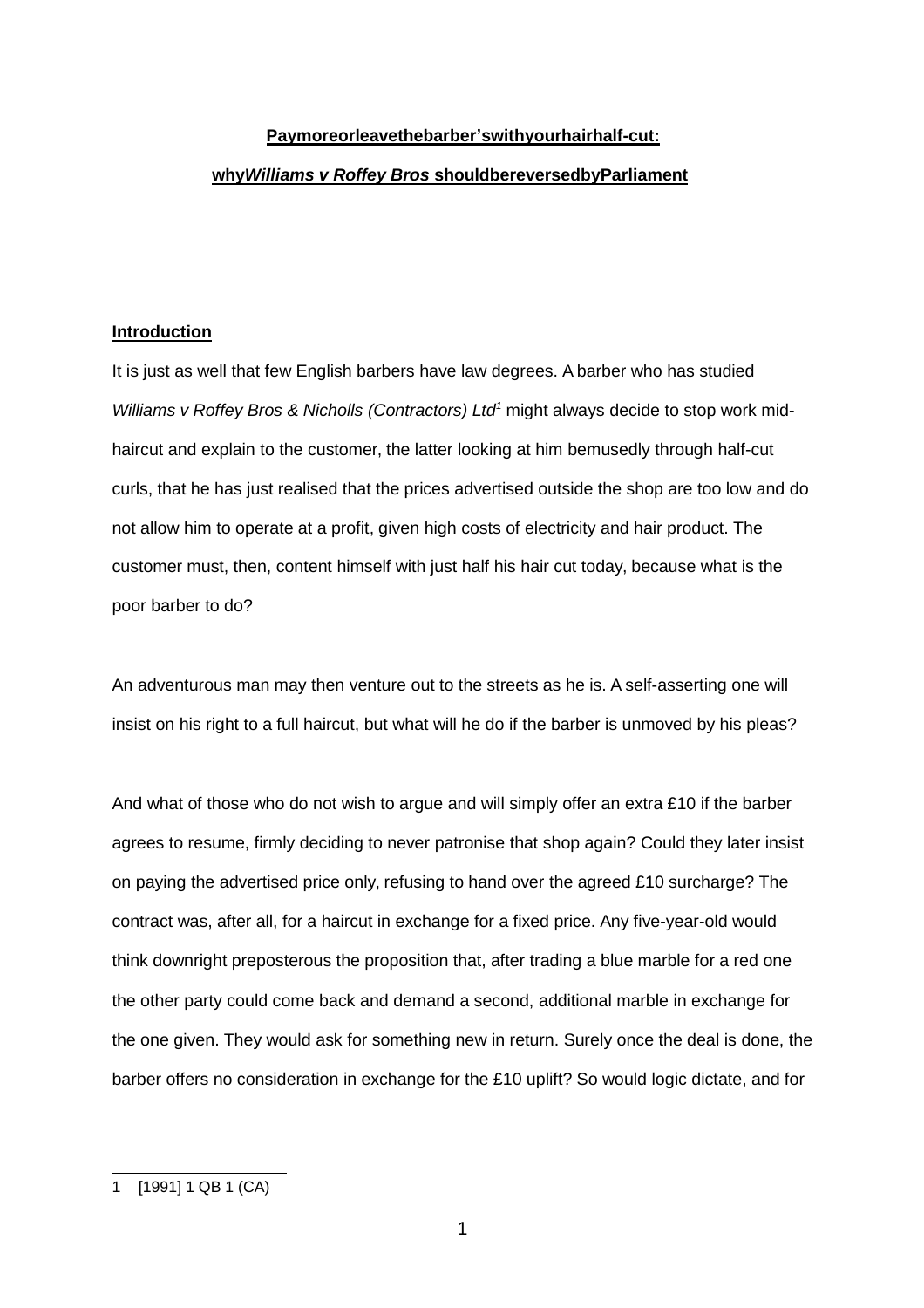a long time logic and law were in perfect harmony on that issue. Thus in *Stilk v Myrick <sup>2</sup>* a sailor who had undertaken to complete a voyage for agreed wages but then, in the middle of the voyage, was offered extra wages by the master, was not entitled to the bonus as in promising to continue serving he promised to do no more than what he already had been legally bound to do.

Such had been the legal position until the regrettable divergence of logic and law in 1991, when the Court of Appeal decided *Williams*. The defendants in *Williams* were under a contract to renovate a block of flats. They subcontracted carpentry work to the plaintiff, who completed some of it but found himself in financial difficulties because he had agreed too low a price for the work and failed to supervise his men properly. The defendants, wishing to avoid liability for delays under the main contract, promised Mr Williams additional payment in return for his promise to finish the carpentry work on time. He then continued working but soon stopped, whereupon the defendants engaged other carpenters to complete the work but did not manage to avoid a delay penalty under the main contract. Meanwhile, Mr Williams claimed for the balance of the original price and for the bonus. The Court of Appeal held that the defendants' promise to pay extra did not fail for lack of consideration.

The contract in *Williams* was, of course, a business one, but in principle there is no reason why the position would be different in a consumer contract, such as at the barber's. Section 51 of the Consumer Rights Act 2015 certainly does not help. After all, the price is actually fixed in the contract in both cases; the problem is not that the price had not been agreed, but rather that the party to be paid becomes dissatisfied with the bargain he had struck halfway through performance.

It is submitted that in *Williams* the law took the wrong turn. As it cannot be predicted when a suitable case will come before the Supreme Court to enable it to overrule the decision, it is

<sup>2[1809]</sup> 2 Camp 317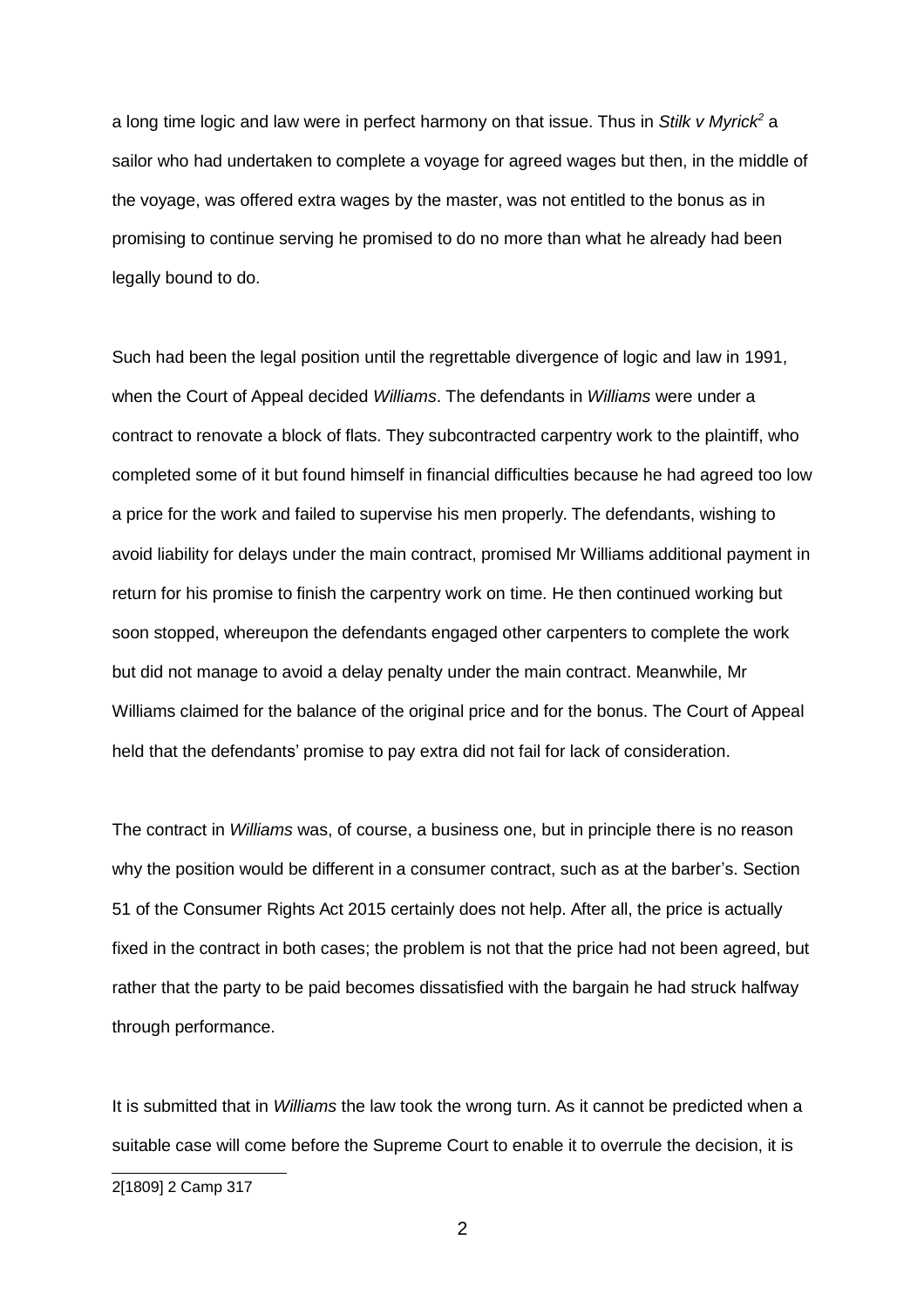suggested that in the interests of commercial certainty Parliament should step in and reverse the common law itself. It will be shown that the case for such a reform is all the stronger for the simplicity and brevity of legislation required to accomplish it.

#### **Howdidthishappen?Insearchfortheratioof***Williams*

The reasons for the Court of Appeal's decision in *Williams* are not the easiest to distil from reports. Although Glidewell, Russell and Purchas LJJ all agreed that the appeal should be dismissed, there was no single judgment of the court. Lord Glidewell's judgment is the leading one and the other two judges refer to it in their own judgments, but at the same time they reach their conclusions through slightly different routes and with varying degrees of hesitation.

One could argue that multiple ways of reaching the same result should only serve to reinforce confidence in correctness of a decision, and thus plurality judgments are generally to be welcomed. However, it could equally be said that if argumentation of any one judge were compelling enough for the others to support it without reservation, there would not be separate judgments. Writing extrajudicially, Baroness Hale described such situations (referring to the Supreme Court, but her point is equally valid in relation to the Court of Appeal) as balancing exercises between the principle of individual responsibility of judges for their decisions on the one hand, and, on the other, the need for clarity of law.<sup>3</sup> It is submitted that the latter should take precedence over the former when the court is seeking to introduce a radical change or exception to established law, and the more radical such change or exception, the greater the importance of unity and clarity. The rule of law requires that businesses (and private citizens) be able to regulate their relations in accordance with the law, and it is basic economics that unclear laws hamper economic growth as businesses have to take into account that they may be contracting on different terms than both parties

<sup>3</sup> Brenda Hale, 'Judgment Writing in the Supreme Court' (*UK Supreme Court Blog*, 25 October 2010) [<http://ukscblog.com/judgment-writing-in-the-supreme-court-brenda-hale/](http://ukscblog.com/judgment-writing-in-the-supreme-court-brenda-hale/)> accessed 4 September 2016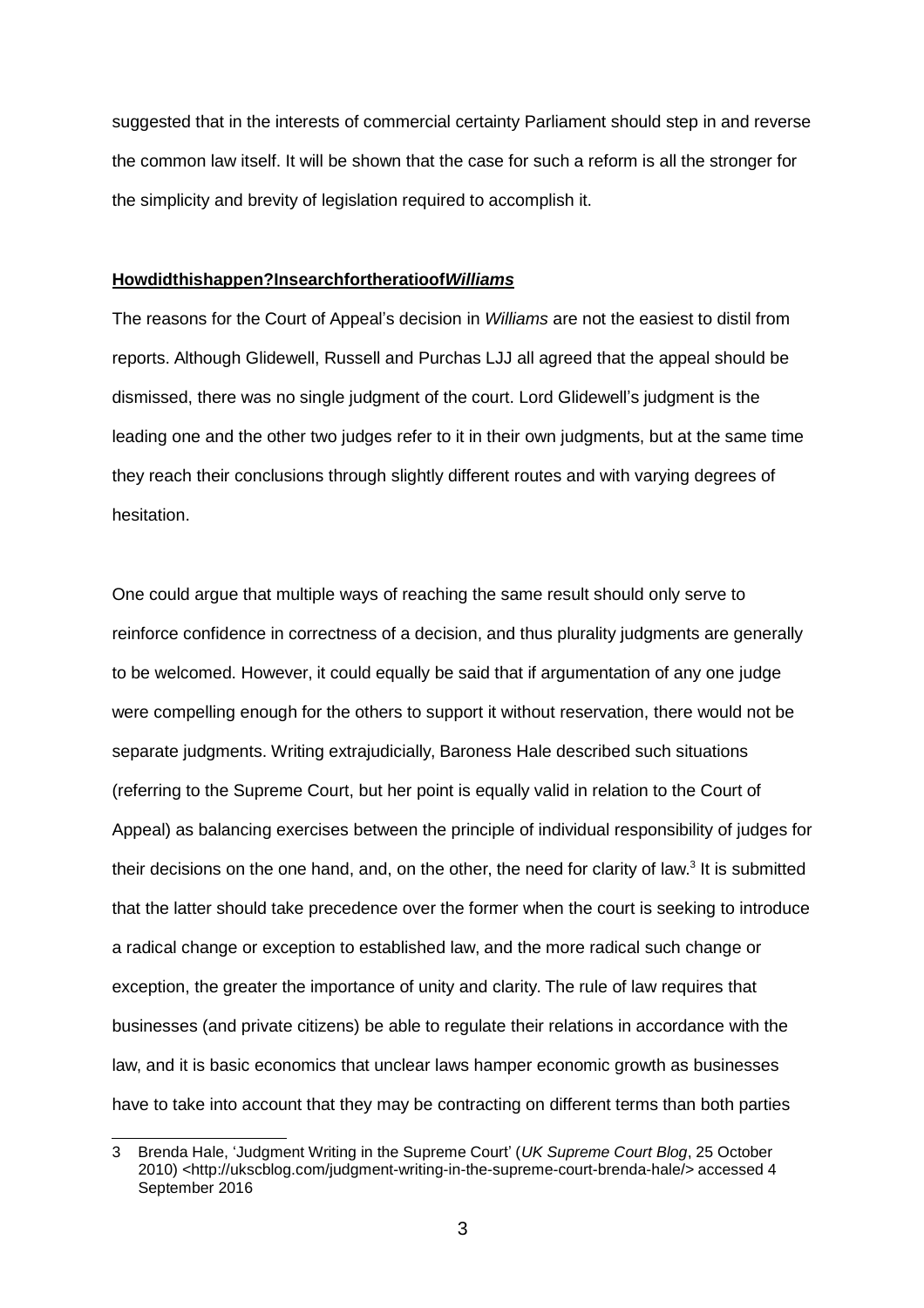are assuming they are.

It is therefore regrettable that the ratio of *Williams* is not absolutely uniform. The three judgments shall now be considered in turn.

#### **ThejudgmentofGlidewellLJ**

In the leading judgment, Glidewell LJ founded his reasoning on the Privy Council's decision in *Pao On v Lau Yiu Long.<sup>4</sup>* In *Pao On*, the Committee applied its own earlier decision in *The Eurymedon, <sup>5</sup>* where it had been held that performance of (or a promise to perform) an existing obligation to a third party can provide sufficient consideration in a contract. Glidewell LJ acknowledged that the relationship in *Pao On* was a tripartite one but thought that the principle could equally be applied to a promise made by one of the original two parties to a contract.<sup>6</sup> It is submitted that in so holding his Lordship erred in law by ignoring the true ratio of the decision in *The Eurymedon*, which was that by obtaining a promise to perform an obligation to a third party, the promisee received the legal benefit of a directly enforceable obligation to himself.<sup>7</sup> This is plainly not the case in a bipartite relationship: he who is twice promised the same thing cannot sue twice when he does not get it, and nor can he sue for double damages.

His Lordship quoted <sup>8</sup> a passage from *Pao On* where Scarman LJ remarks, *inter alia*, that "justice requires that men, who have negotiated at arm's length, be held to their bargains unless it can be shown that their consent was vitiated by fraud, mistake or duress".<sup>9</sup> But this surely is a two-way argument: if it can be used to hold a man to his promise to pay more, it can equally be used to hold the other to his original price.

<sup>4</sup> [1980] AC 614 (PC)

<sup>5</sup> *New Zealand Shipping Co Ltd v AM Satterthwaite & Co Ltd (The Eurymedon)* [1975] AC 154 (PC)

<sup>6</sup> *Williams* (n 1) 15F

<sup>7</sup> *The Eurymedon* (n 5) 168E (Wilberforce LJ)

<sup>8</sup> *Williams* (n 1) 14H

<sup>9</sup> *Pao On* (n 4) 634D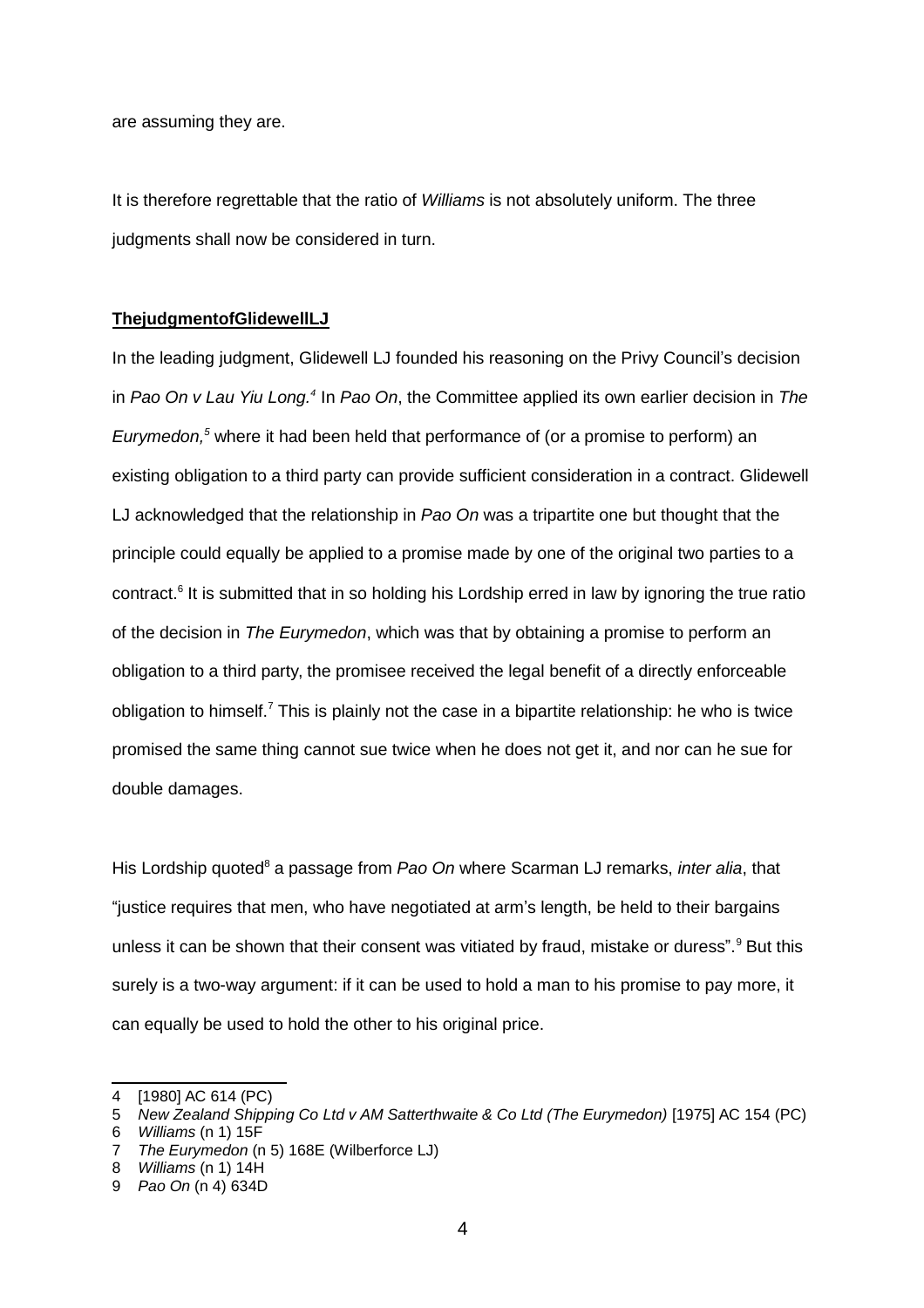According to his Lordship, in consideration for the defendants' promise to pay Mr Williams more than originally agreed they "obtained in practice a benefit, or obviated a disbenefit".<sup>10</sup> This somewhat cryptic phrase seems to refer to three supposed benefits accruing to the defendants: ensuring that the plaintiff continued work, avoiding the penalty for delay under the main contract, and avoiding the trouble and expense of seeking out other carpenters to finish the work for Mr Williams. 11

His Lordship treats as insignificant the fact that the defendants did not, in fact, obtain these benefits as the plaintiff did stop, they incurred the penalty and they had to find other carpenters. At first glance this indeed seems irrelevant: the actual utility, or lack thereof, of consideration should not matter for its legal validity. If one buys a tennis racquet in the hope of competing at Wimbledon and only then realises that he does not know how to play tennis, the racquet remains good consideration in law for the price he had paid therefor. However, it cannot be so in this case. His Lordship seeks to differentiate between "practical benefit" and "legal benefit", and argues that practicality of benefit can render it good in law when it would not be legally sufficient otherwise. If "obtaining in practice a benefit" is to be more than an empty phrase, it must mean that such benefit has in fact materialised. As it has been famously put, "a peppercorn does not cease to be good consideration if it is established that the promisee does not like pepper and will throw away the corn", $^{12}$  but it surely ceases to be of any *practical* benefit to him.

### **ThejudgmentofRussellLJ**

Lord Russell emphasised the need to achieve practical justice. His Lordship pointed out that the defendants were quite ready to make the extra payment when they offered it, and he opined that it would be unconscionable to allow them to renege on their promise.<sup>13</sup> It is respectfully submitted that this is a most dangerous reasoning. Over time, following a clear

<sup>10</sup> *Williams* (n 1) 16A

<sup>11</sup> ibid 11A

<sup>12</sup> *Chappell & Co Ltd v Nestlé Co Ltd* [1960] AC 87 (HL) 114

<sup>13</sup> *Williams* (n 1) 17F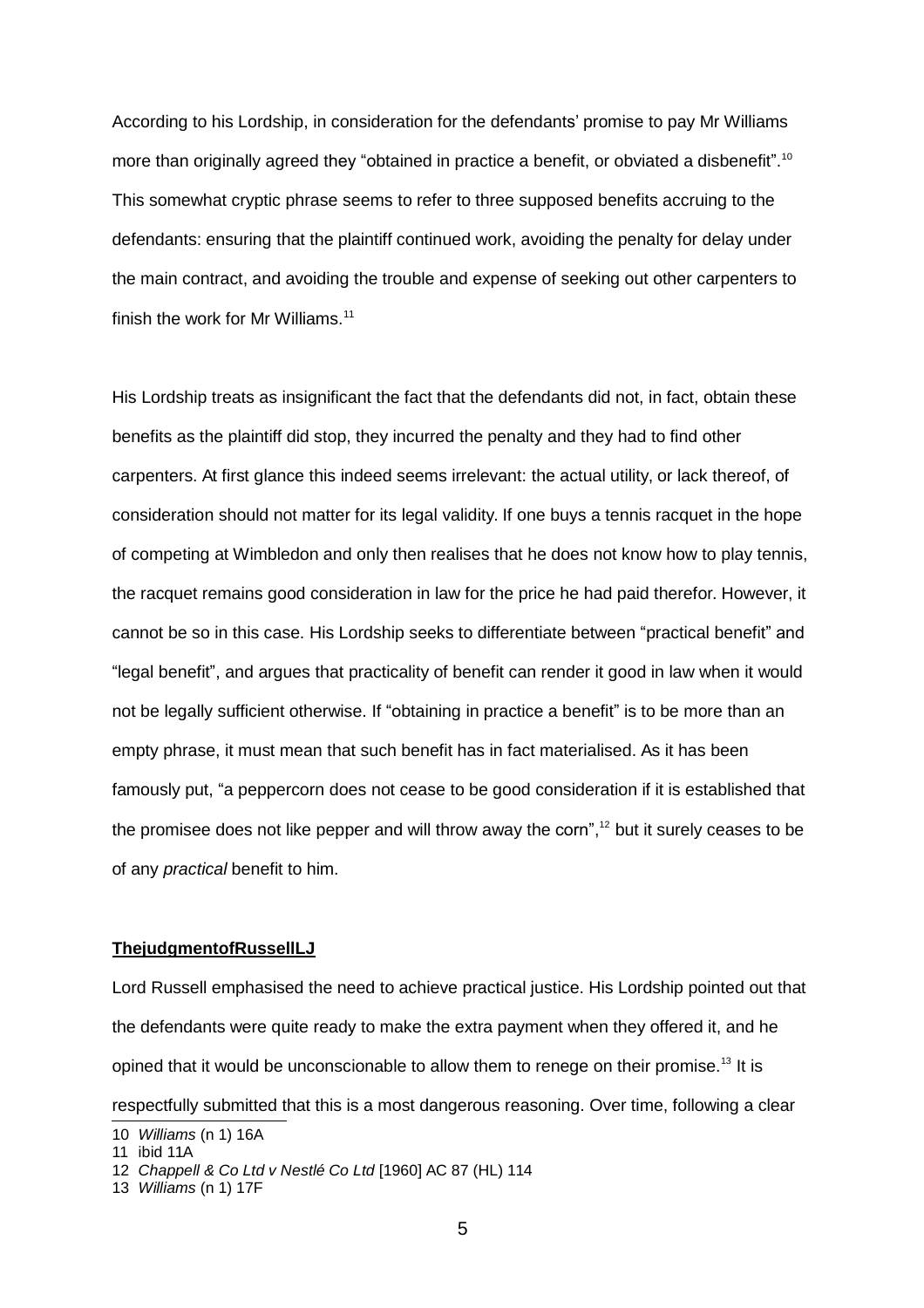and fair rule without hesitation would surely serve justice better than introducing a doubtful exception in order to avert perceived injustice of one case. Mitigating the harshness of law is a function of equity, and the best any legal system can do is strive to develop principles which achieve justice in the greatest majority of cases possible. Otherwise the result will be an all too familiar "patchwork quilt of distinctions which are difficult to justify" <sup>14</sup> which experience shows to be a wholly impractical solution.

His Lordship did acknowledge that equity would have been better placed to deal with the issue at hand and lamented the counsel's failure to advance the argument that the defendants were estopped from reneging on the offer of extra payment.<sup>15</sup> In the absence of such argument, his Lordship was ready to find consideration in the defendants' ability to retain services of the plaintiff and in replacing the "hitherto haphazard" method of payment with fixed instalments on completion of each flat.<sup>16</sup> His reasoning was therefore similar to the leading judgment: although his Lordship did not use the phrase "practical benefit", he was ready to accept as valid consideration similar "practical benefits" to those accepted by Glidewell LJ.

## **ThejudgmentofPurchasLJ**

Purchas LJ agreed with the other two judges that there was good consideration, although he did so with "some hesitation".<sup>17</sup> In his Lordship's view, the doctrine of duress offers enough protection against undue pressure, and "as a result of the agreement, the defendants secured their position commercially".<sup>18</sup> As suggested above, this is a questionable argument as the concept of practical benefit can only have meaning if such benefit in fact materialises.

Additionally, his Lordship suggested that it had been open to the plaintiff to deliberately

<sup>14</sup> *White v Chief Constable of South Yorkshire Police* [1999] 2 AC 455 (HL) 500A (Steyn LJ)

<sup>15</sup> *Williams* (n 1) 17G-18G

<sup>16</sup> ibid 19A-B

<sup>17</sup> ibid 23C

<sup>18</sup> ibid 23A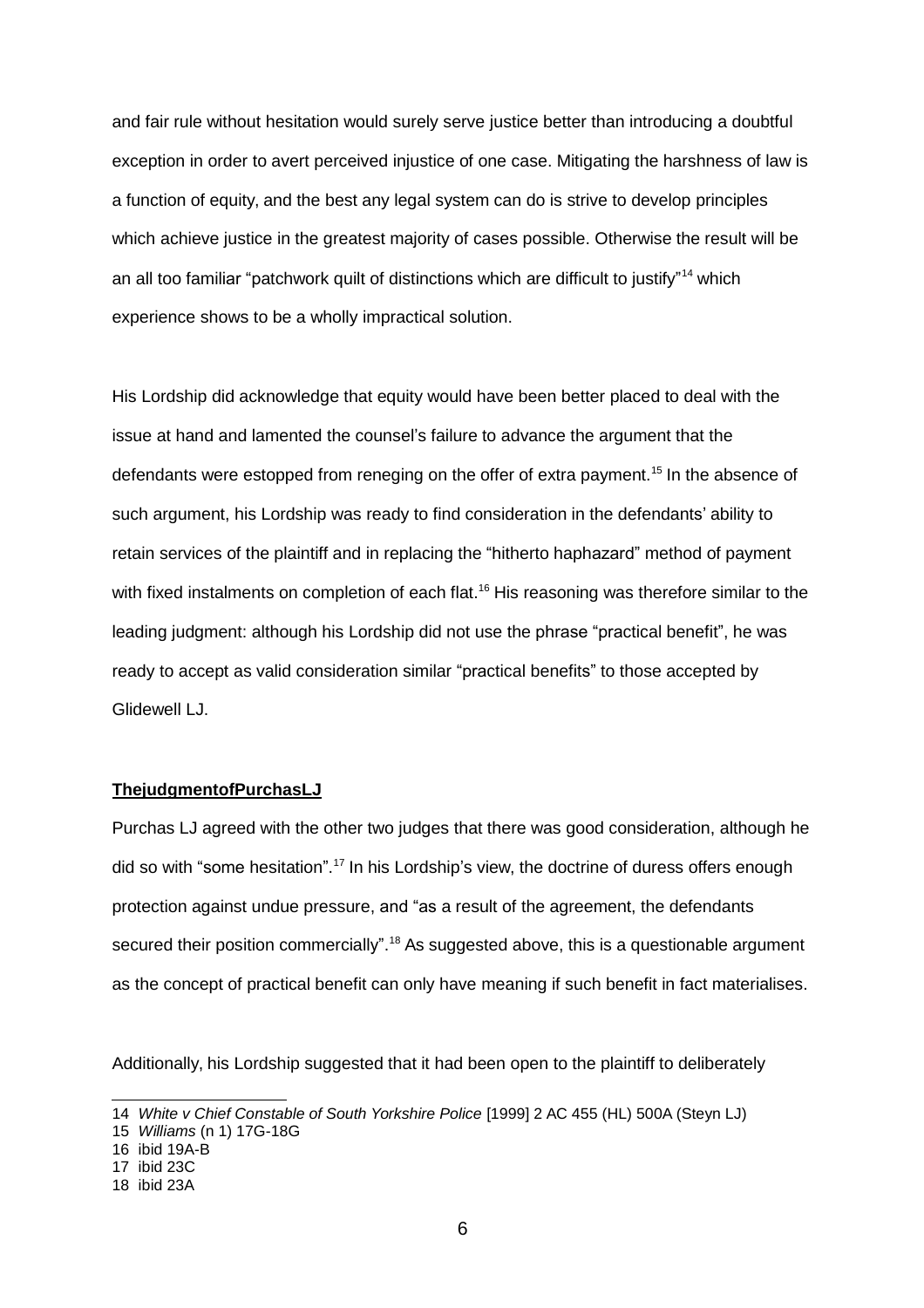breach the contract in order to mitigate his losses, and his forbearance to do so provided consideration. It is submitted that this argument cannot be sustained.

First, delay penalties are a standard feature of construction contracts and such liability of the defendants must have been in contemplation of both parties when entering into the subcontract. Therefore, if the defendants incurred such a penalty because of the time needed to find and engage a new contractor in Mr Williams' place, it would have been recoverable from him under the rules in *Hadley v Baxendale*. 19 It is unlikely that this would have been a commercially sensible course of action for Mr Williams, and in any event, the defendants would have not suffered as they would have had their losses compensated.

Secondly, and more importantly, it had been decided long before *Williams* that forbearing to do that which one has no right to do cannot be good consideration.<sup>20</sup>

## **Uncertaintyincommercialrelations**

The Court firmly stated that *Stilk v Myrick* remained good law. Glidewell LJ stated that his decision did not contravene it, but rather refined it and limited it to cases where the no additional benefit accrued from the repeated promise.<sup>21</sup> Similarly, Russell LJ accepted it "without reservation" as still good authority on gratuitous promises, but insisted that in Williams the promisor secured "an advantage" for his promise.<sup>22</sup> Purchas LJ also accepted *Stilk v Myrick* as good law. 23

Commentators have opined that any "practical benefit" accruing to Mr Myrick who got the ship to her destined port is materially indistinguishable from that supposedly received by the defendants in *Williams*. <sup>24</sup> This must be correct, but what is more, if it were distinguishable at

- 22 ibid 19D
- 23 ibid 21A

<sup>19 [1854]</sup> 23 LJ Ex 179

<sup>20</sup> *White v Bluett* [1853] 23 LJ Ex 36

<sup>21</sup> *Williams* (n 1) 16B

<sup>24</sup> See eg Hugh Beale and others, *Chitty on Contracts* (32nd edn, Sweet & Maxwell 2016) 4-070; or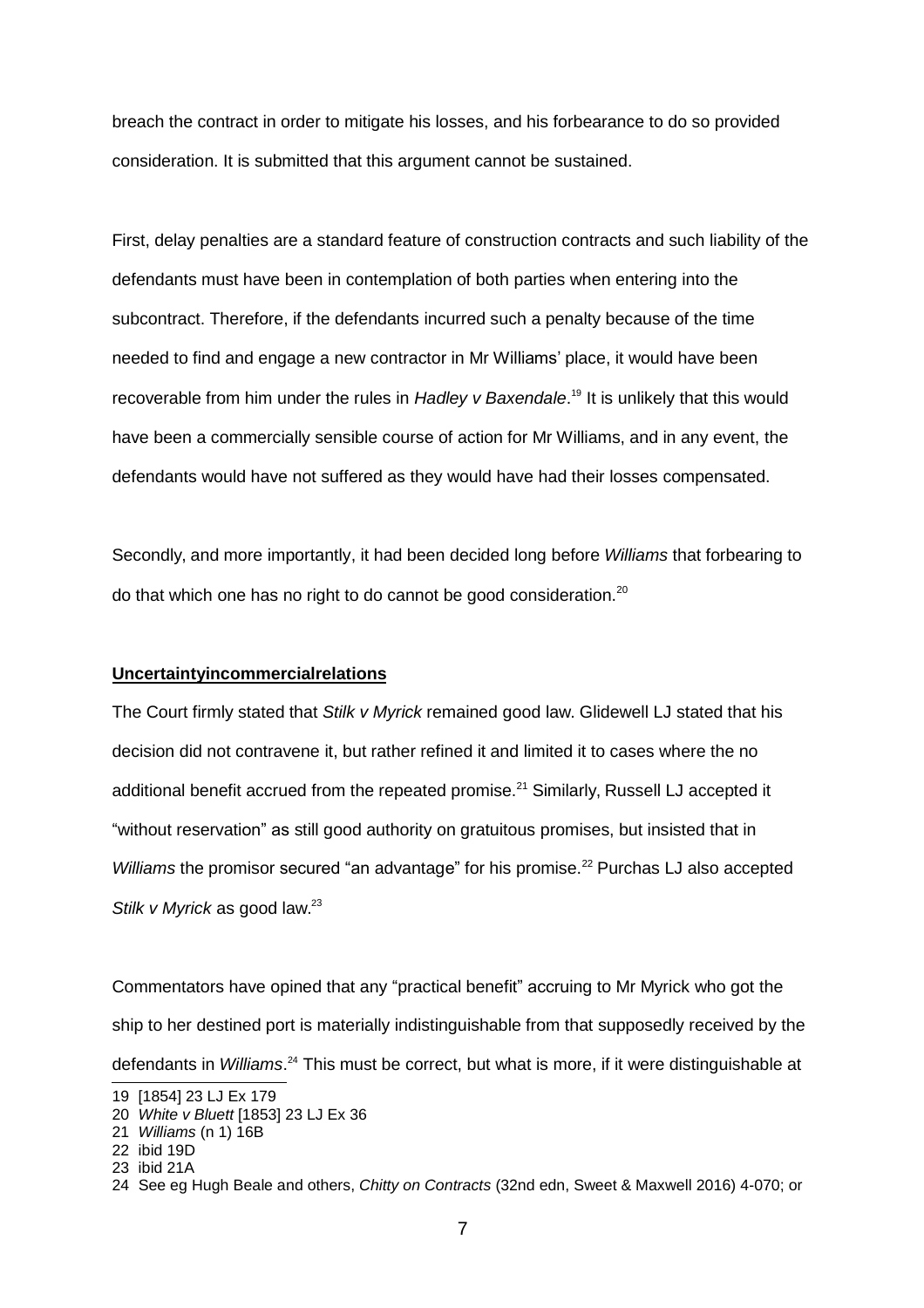all, it would doubtlessly be greater than that in *Williams*. As suggested above, a benefit is not practical if it does not in fact accrue; therefore, if any promisor in these two cases received practical benefit it would be Mr Myrick.

The authors of *Chitty on Contracts* echo Lord Purchas' attempts to explain the incompatibility of the two decisions as steady development of law: as the expanding concept of duress now protects parties from undue pressure, courts are now able to treat the concept of consideration less strictly.<sup>25</sup> But this is unsatisfactory as it will necessarily be for the party who promised to pay extra to argue duress, and that party is not in the wrong. This surely must be putting the cart before the horse: if such promise is to be enforceable, the least the law could do for the promisor is to put the onus firmly on the promisee to demonstrate sufficient consideration. It is also not without significance that a threat to breach a contract will not necessarily amount to duress.

The result of *Williams* is unwelcome uncertainty in commercial relations. Parties never know whether a unilateral promise is enforceable unless the issue is litigated. Subcontractors have no incentive to give careful consideration to quotes they provide and tenders they submit. On the contrary, it seems a viable course of action to knowingly underprice work in order to secure a contract, only to claim economic hardship mid-way through performance, knowing full well that additional payment will likely be offered as the lesser of two evils.

#### **Whatcanbedone?Adraftbill**

The Supreme Court can overrule *Williams* if an opportunity arises, but so far no suitable case has come before the highest court. It is therefore submitted that Parliament should intervene. Reversing the effects of *Williams* does not require lengthy or complicated legislation, as demonstrated by the draft bill below.

David Campbell, 'Good Faith and the Ubiquity of the "Relational" Contract' [2014] 77(3) MLR 475, 478

<sup>25</sup> *Chitty on Contracts* (n 24) 4-070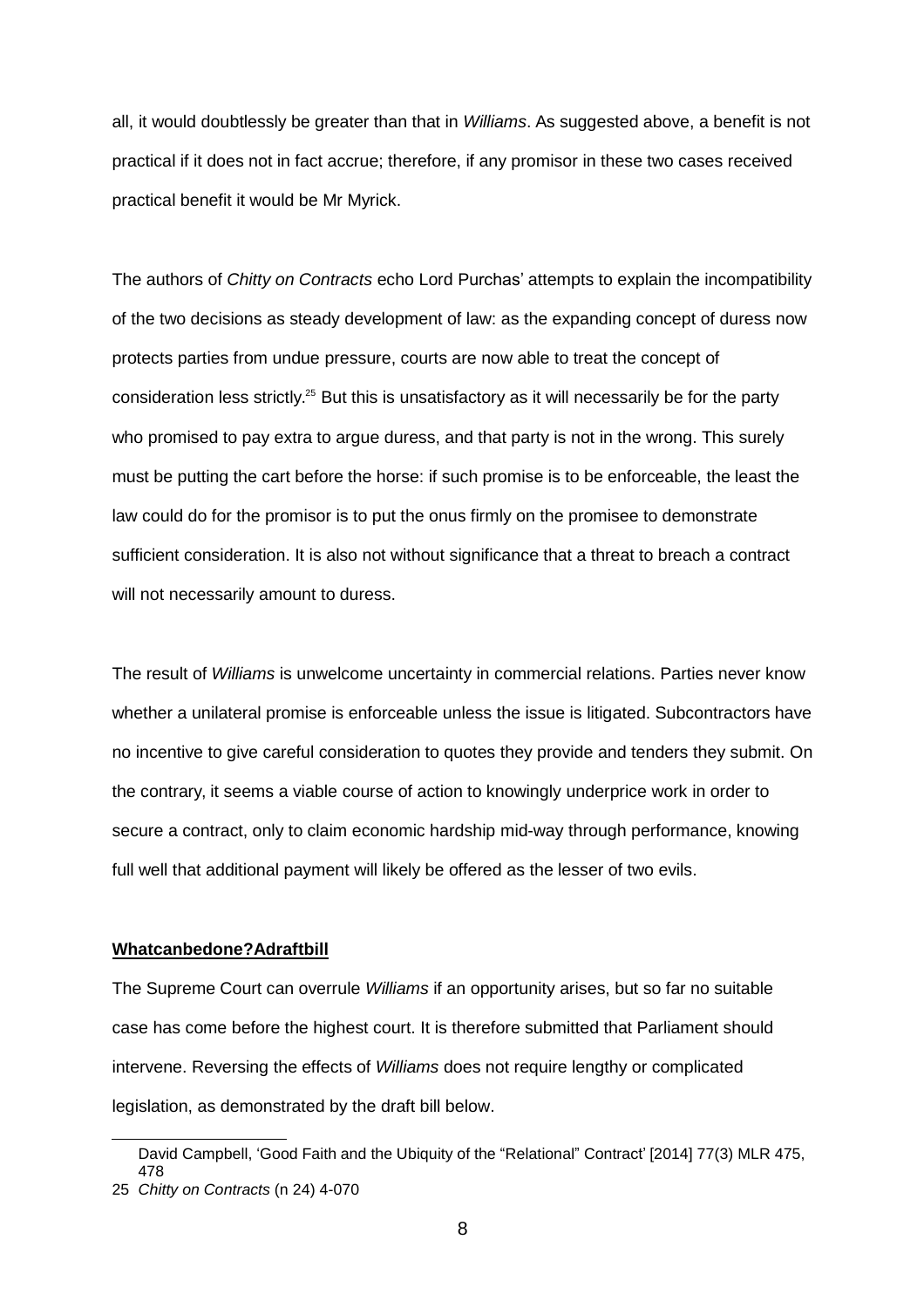## **Draft**

# **Law Reform (Consideration) Bill**

An Act to amend the law relating to consideration in contracts.

Be it enacted by the Queen's most Excellent Majesty, by and with the advice and consent of the Lords Spiritual and Temporal, and Commons, in this present Parliament assembled, and by the authority of the same, as follows:―

# **1 Performance of, or a promise to perform, an existing contractual obligation to the other party to no longer constitute valid consideration**

- (1) Performance of, or a promise to perform, an existing contractual obligation to the other party of a contract cannot in any circumstances constitute valid consideration for a new promise by that other party, or for that other party's agreement to vary the contract imposing this obligation.
- (2) For the avoidance of doubt, the law shall not recognise as benefit (or as avoidance of detriment) to a party to a contract (A) a promise by the other party (B) to perform his existing contractual obligations to A, and such promise by B shall not provide consideration for (a promise of) additional payment by A.

# **2 Extent**

This Act extends to England and Wales only.

# **3 Short title**

This Act may be cited as Law Reform (Consideration) Act 2016.